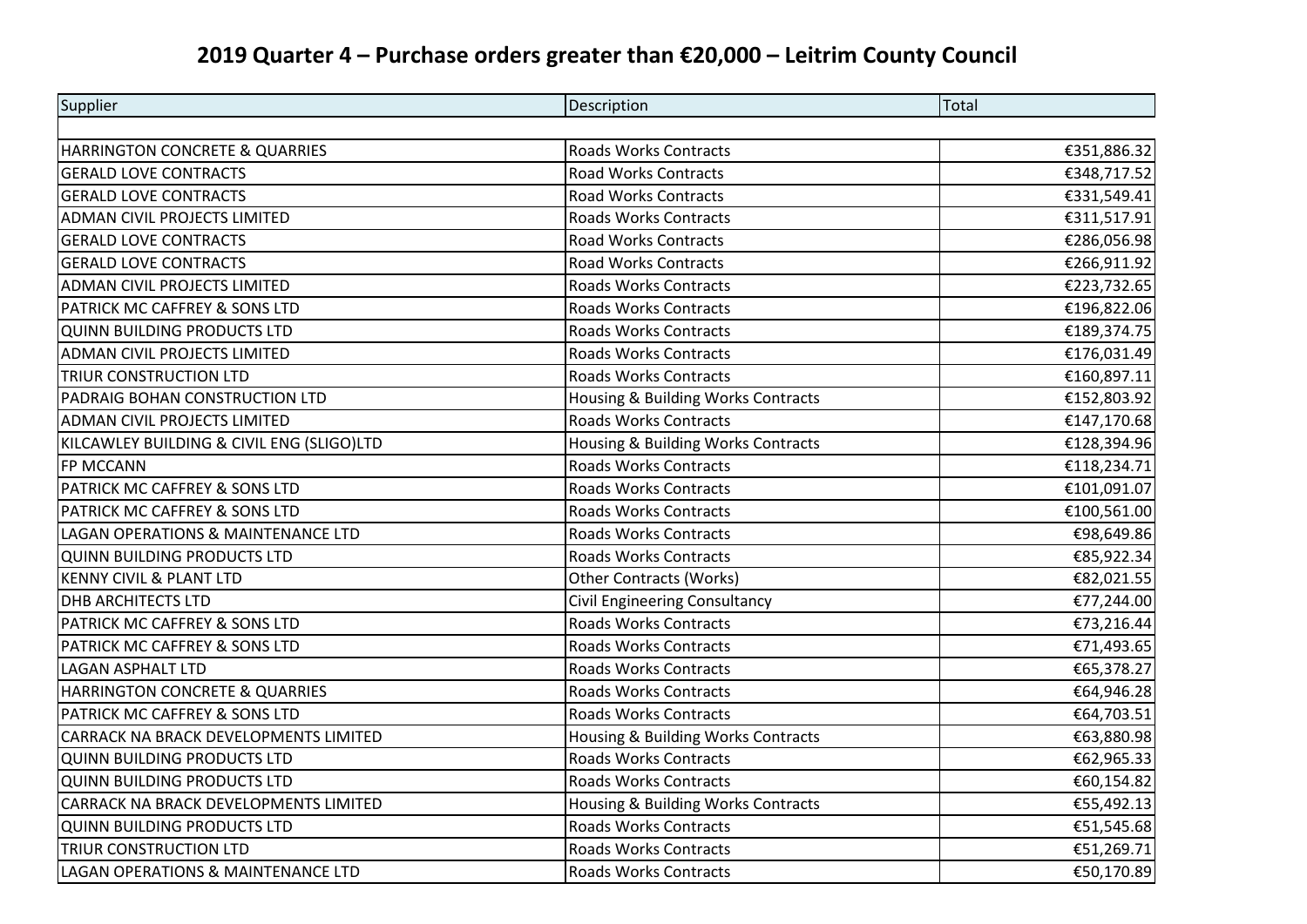## **2019 Quarter 4 – Purchase orders greater than €20,000 – Leitrim County Council**

| Supplier                                  | Description                                        | Total      |
|-------------------------------------------|----------------------------------------------------|------------|
| <b>DEANE PUBLIC WORKS</b>                 | <b>Other Contracts (Works)</b>                     | €49,978.53 |
| FP MCCANN                                 | <b>Roads Works Contracts</b>                       | €49,816.58 |
| <b>MOTORWAY CARE LTD</b>                  | Surface Paving, Fencing & Landscaping Services/Wor | €49,437.08 |
| <b>DEANE PUBLIC WORKS</b>                 | <b>Other Contracts (Works)</b>                     | €48,283.27 |
| PATRICK MC CAFFREY & SONS LTD             | <b>Roads Works Contracts</b>                       | €47,970.30 |
| <b>TRIUR CONSTRUCTION LTD</b>             | <b>Roads Works Contracts</b>                       | €47,278.43 |
| PADRAIG BOHAN CONSTRUCTION LTD            | Housing & Building Works Contracts                 | €46,379.51 |
| KILCAWLEY BUILDING & CIVIL ENG (SLIGO)LTD | Housing & Building Works Contracts                 | €45,855.03 |
| PATRICK MC CAFFREY & SONS LTD             | <b>Roads Works Contracts</b>                       | €41,904.20 |
| <b>QUINN BUILDING PRODUCTS LTD</b>        | <b>Roads Works Contracts</b>                       | €41,749.57 |
| <b>QUINN BUILDING PRODUCTS LTD</b>        | <b>Roads Works Contracts</b>                       | €41,458.22 |
| JOHN MC GANN T/A MC GANN CONSTRUCTION     | Housing & Building Works Contracts                 | €39,862.90 |
| ROADPLAN CONSULTING LTD.,                 | <b>Civil Engineering Consultancy</b>               | €38,618.68 |
| <b>DEANE PUBLIC WORKS</b>                 | <b>Other Contracts (Works)</b>                     | €37,333.76 |
| MEDIAVEST/SPARK FOUNDRY LTD               | Advertising                                        | €37,249.48 |
| <b>TRIUR CONSTRUCTION LTD</b>             | <b>Roads Works Contracts</b>                       | €36,292.76 |
| PATRICK MC CAFFREY & SONS LTD             | <b>Roads Works Contracts</b>                       | €35,917.08 |
| <b>EARLEY BROTHERS CONSTRUCTION</b>       | Housing & Building Works Contracts                 | €35,787.12 |
| <b>QUINN BUILDING PRODUCTS LTD</b>        | <b>Roads Works Contracts</b>                       | €35,693.89 |
| <b>QUINN BUILDING PRODUCTS LTD</b>        | <b>Roads Works Contracts</b>                       | €34,459.39 |
| PADRAIG BOHAN CONSTRUCTION LTD            | Housing & Building Works Contracts                 | €32,994.45 |
| <b>QUINN BUILDING PRODUCTS LTD</b>        | <b>Roads Works Contracts</b>                       | €32,706.39 |
| <b>QUINN BUILDING PRODUCTS LTD</b>        | <b>Roads Works Contracts</b>                       | €30,532.07 |
| <b>CONLETH BRADLEY</b>                    | Legal Services                                     | €29,704.50 |
| <b>FP MCCANN</b>                          | <b>Roads Works Contracts</b>                       | €29,568.11 |
| <b>HOLDEN PLANT RENTALS LTD</b>           | Purchase of Attachments for Tractors & Other Plant | €29,520.00 |
| PATRICK MC CAFFREY & SONS LTD             | <b>Roads Works Contracts</b>                       | €28,391.58 |
| FRANK REYNOLDS PLANT HIRE LTD             | <b>Roads Works Contracts</b>                       | €28,311.73 |
| <b>TRIUR CONSTRUCTION LTD</b>             | <b>Roads Works Contracts</b>                       | €28,272.79 |
| <b>QUINN BUILDING PRODUCTS LTD</b>        | <b>Roads Works Contracts</b>                       | €27,785.37 |
| <b>HIGHWAY MARKINGS LTD</b>               | <b>Roads Works Contracts</b>                       | €27,446.75 |
| <b>EARLEY BROTHERS CONSTRUCTION</b>       | <b>Housing &amp; Building Works Contracts</b>      | €26,476.43 |
| <b>MR STEPHEN REYNOLDS</b>                | <b>Roads Works Contracts</b>                       | €26,133.98 |